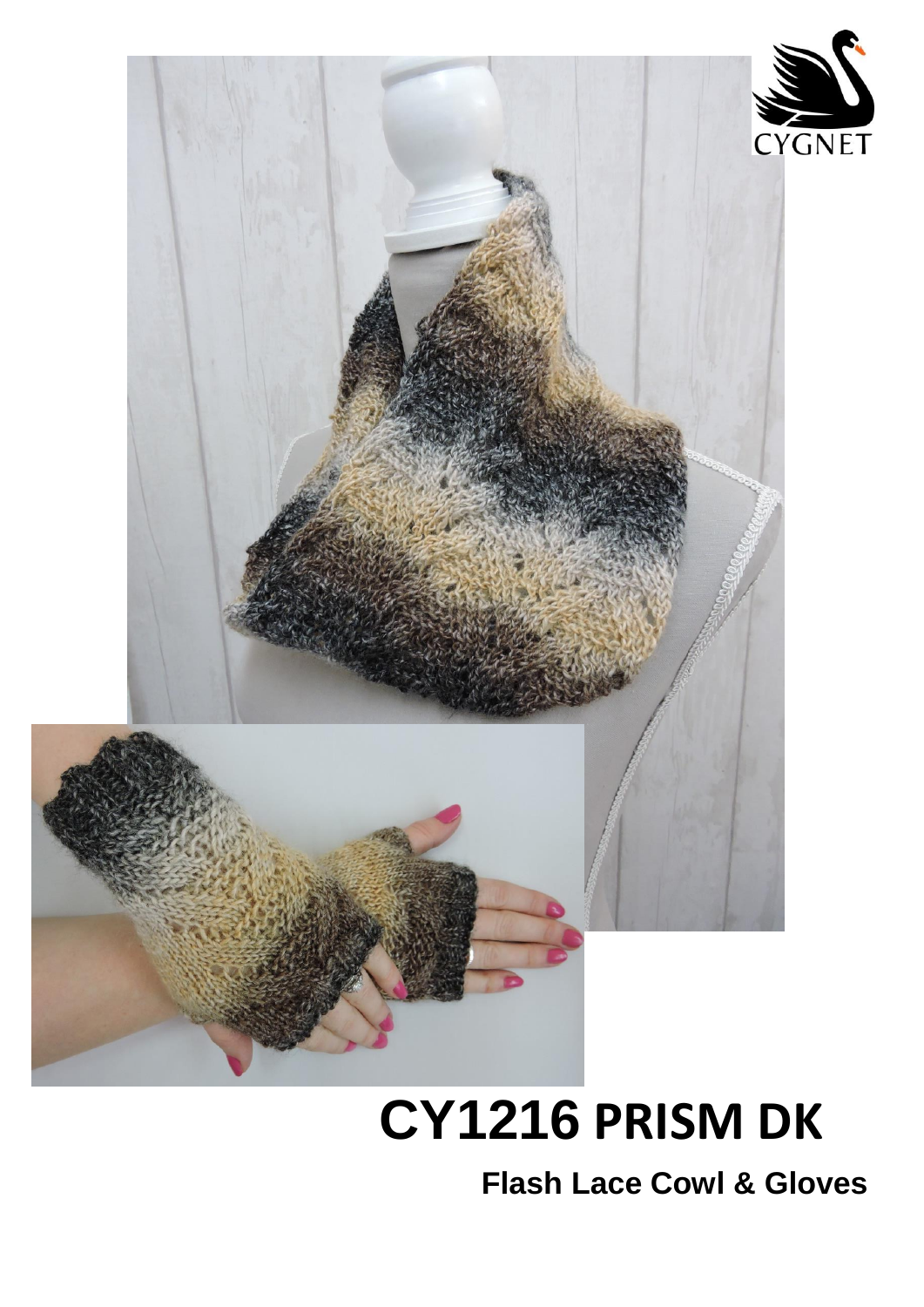| <b>Materials</b>                              |                       |                                               |                                   |  |  |
|-----------------------------------------------|-----------------------|-----------------------------------------------|-----------------------------------|--|--|
| Prism DK Shade Flash 7405<br>$2 \times 100$ g |                       | (*3x balls required for a longer length Cowl) |                                   |  |  |
| <b>Needles</b><br><b>Gloves</b>               |                       |                                               | <b>Tension</b>                    |  |  |
| 3.25mm pair of double pointed                 | <b>Stitch Markers</b> |                                               | 22 stitches and 28 rows to 10cm   |  |  |
| needles                                       |                       | Needles to sew in ends                        | (4in) over stocking stitch on 4mm |  |  |
| 4mm pair of double pointed                    |                       |                                               | needles                           |  |  |
| needles                                       |                       |                                               |                                   |  |  |
| Cowl                                          |                       |                                               |                                   |  |  |

IT IS ESSENTIAL TO WORK TO THE STATED TENSION TO ENSURE THE CORRECT SIZING. If you tension square has less stitches, use a thinner needle, if more, use a thicker needle.

\*\* This pattern is knitted in the round and as one piece, the only time yarn is re-joined is to finish the top of the thumb opening.

**Note** – You will be knitting in the round with approximately 9 stitches per needle. You may need to move the stitches around to different needles to account for the pattern and the increase in stitches for the thumb.

| <b>Abbreviations</b> |                                 |                       |                                      |                  |                                                                      |               |                                |  |  |  |
|----------------------|---------------------------------|-----------------------|--------------------------------------|------------------|----------------------------------------------------------------------|---------------|--------------------------------|--|--|--|
| k<br>p<br>k2tog      | knit<br>purl<br>knit 2 together | st<br>rs<br><b>WS</b> | stitches<br>right side<br>wrong side | s1<br>stst<br>yo | slip stitch<br>stocking stitch<br>Yarn over to create another stitch | dec<br>ins/cm | decrease<br>inches/centimetres |  |  |  |
|                      |                                 |                       |                                      | ssk              | Slip 1, K1, pass slip over                                           |               |                                |  |  |  |

### **Gloves**

#### **Left Hand**

5mm pair of needles Darning Needles

Using 3.5mm needles cast on 36 stitches

Join without twisting, placing a stitch marker at the beginning of the round **Round 1**: \*P2, K2 repeat from \* to end of round **Round 2:** \*P2, K2 repeat from \* to end of round **Round 3:** \*P2, K2 repeat from \* to end of round **Round 4:** \*P2, K2 repeat from \* to end of round **Round 5:** \*P2, K2 repeat from \* to end of round

**Round 6:** \*P2, K2 repeat from \* to end of round **Round 7:** \*P2, K2 repeat from \* to end of round **Round 8:** \*P2, K2 repeat from \* to end of round

#### Change to 4mm needles

**Round 9:** K10, K1, YO, K2, SSK, P6, K2tog, K2, YO, Knit to end **Round 10:** Knit **Round 11:** K10, K2, YO, K2, SSK, P4, K2tog, K2, YO, Knit to end **Round 12:** Knit

**Round 13:** K10, K3, YO, K2, SSK, P2, K2tog, K2, YO, Knit to end **Round 14:** Knit **Round 15:** K10, K4, YO, K2, SSK, K2tog, K2, YO, Knit to end **Round 16:** Knit

Next row will start increases for the thumb

**Round 17:** K2, place starting marker for thumb, KFB, KFB, place ending marker for thumb, K6, K1, YO, K2, SSK, P6, K2tog, K2, YO, Knit to end **Round 18:** K2, (marker) K4,(marker)**,** Knit to end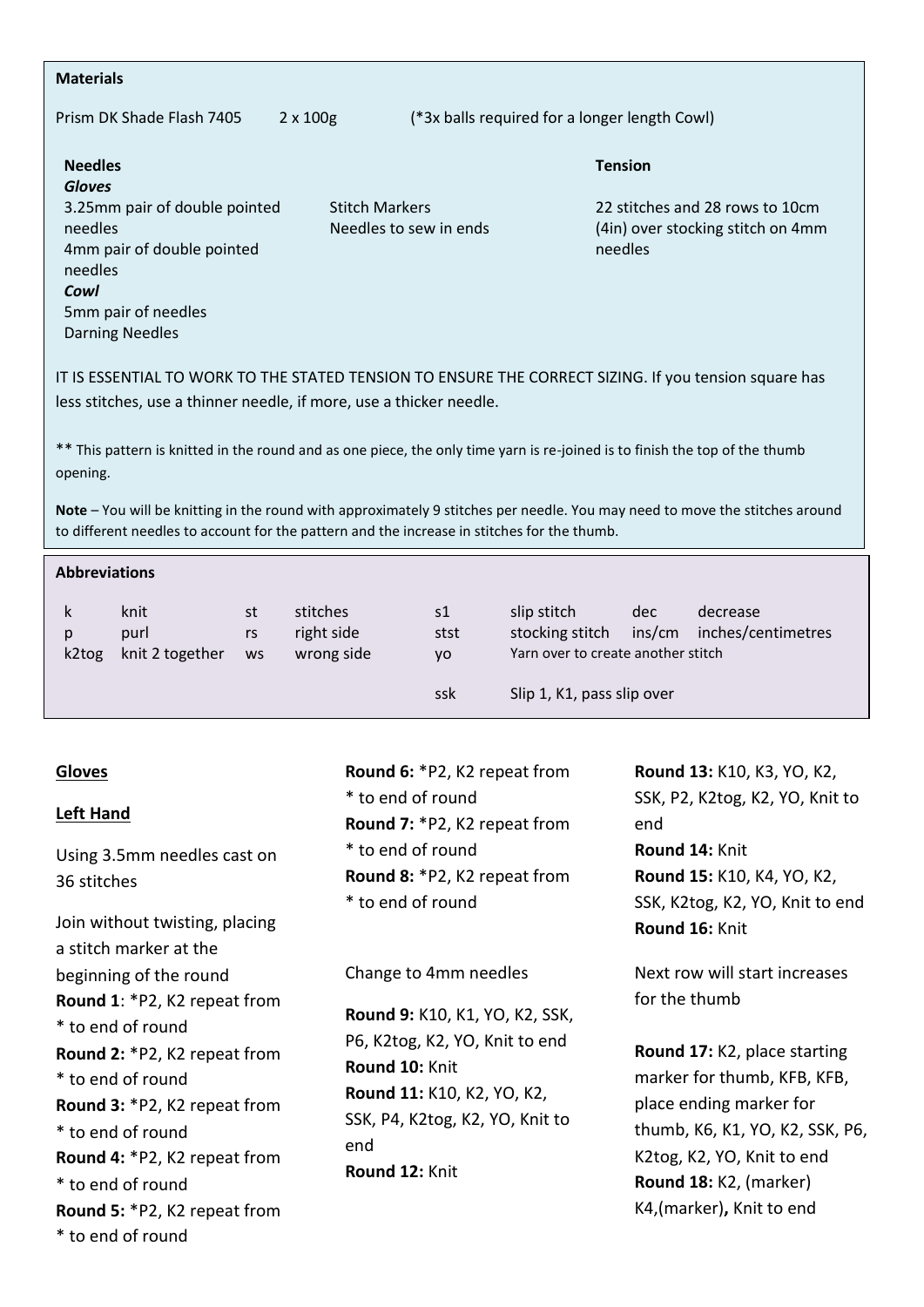**Round 19:** K2, (marker) K4,(marker), K6, K2, YO, K2, SSK, P4, K2tog, K2, YO, Knit to end **Round 20:** K2, (marker) K4,(marker), Knit to end **Round 21:** K2, (marker) K4,(marker), K6, K3, YO, K2, SSK, P2, K2tog, K2, YO, Knit to end **Round 22:** K2, (marker) KFB, knit to last stitch of thumb, KFB, (marker), Knit to end **Round 23:** K2, (marker) K6, (marker), K6, K4, YO, K2, SSK, K2tog, K2, YO, Knit to end **Round 24:** K2, (marker) K6, (marker), Knit to end **Round 25:** K2, (marker) K6, (marker), K6, K1, YO, K2, SSK, P6, K2tog, K2, YO, Knit to end **Round 26:** K2, (marker) K6, (marker), Knit to end **Round 27:** K2, (marker) KFB, knit to last stitch of thumb, KFB, (marker), K6, K2, YO, K2, SSK, P4, K2tog, K2, YO, Knit to end **Round 28:** K2, (marker) K8, (marker), Knit to end **Round 29:** K2, (marker) K8, (marker), K6, K3, YO, K2, SSK, P2, K2tog, K2, YO, Knit to end **Round 30:** K2, (marker) K8, (marker), Knit to end **Round 31:** K2, (marker) K8, (marker), K6, K4, YO, K2, SSK, K2tog, K2, YO, Knit to end **Round 32:** K2, (marker) KFB, knit to last stitch of thumb, KFB (marker), Knit to end **Round 33:** K2, (marker) K10, (marker), K6, K1, YO, K2, SSK, P6, K2tog, K2, YO, Knit to end

**Round 34:** K2, (marker) K10, (marker), Knit to end **Round 35:** K2, (marker) K10, (marker), K6, K2, YO, K2, SSK, P4, K2tog, K2, YO, Knit to end **Round 36:** K2, (marker) K10, (marker), Knit to end **Round 37:** K2, (marker) KFB, knit to last stitch of thumb, KFB, (marker), K6, K3, YO, K2, SSK, P2, K2tog, K2, YO, Knit to end **Round 38:** K2, (marker) K12, (marker), Knit to end **Round 39:** K2, place 12 thumb stitches on a holder and cast on 2 in their place, K6, K4, YO, K2, SSK, K2tog, K2, YO, Knit to end **Round 40:** Knit **Round 41:** K10, K1, YO, K2, SSK, P6, K2tog, K2, YO, Knit to end end **Round 42:** Knit **Round 43:** K10, K2, YO, K2, SSK, P4, K2tog, K2, YO, Knit to end **Round 44:** Knit **Round 45:** K10, K3, YO, K2, SSK, P2, K2tog, K2, YO, Knit to end **Round 46:** Knit **Round 47:** K10, K4, YO, K2, SSK, K2tog, K2, YO, Knit to end **Round 48:** Knit **Round 49:** Knit **Round 50:** \*P2, K2 repeat from \* to end of round **Round 51:** \*P2, K2 repeat from \* to end of round **Round 52:** \*P2, K2 repeat from \* to end of round **Round 53:** \*P2, K2 repeat from \* to end of round

Cast off loosely

**Thumb:**

Place reserved thumb stitches back on needles Knit a round picking up 4 stitches at the top of the thumb opening (16 stitches) Knit two rounds Cast off

Sew in ends

## **Right Hand**

Using 3.5mm needles cast on 36 stitches Join without twisting, placing a stitch marker at the beginning of the round **Round 1**: \*P2, K2 repeat from \* to end of round **Round 2:** \*P2, K2 repeat from \* to end of round **Round 3:** \*P2, K2 repeat from \* to end of round **Round 4:** \*P2, K2 repeat from \* to end of round **Round 5:** \*P2, K2 repeat from \* to end of round **Round 6:** \*P2, K2 repeat from \* to end of round **Round 7:** \*P2, K2 repeat from \* to end of round **Round 8:** \*P2, K2 repeat from

Change to 4mm needles

\* to end of round

**Round 9:** K1, YO, K2, SSK, P6, K2tog, K2, YO, Knit to end **Round 10:** Knit **Round 11:** K2, YO, K2, SSK, P4, K2tog, K2, YO, Knit to end **Round 12:** Knit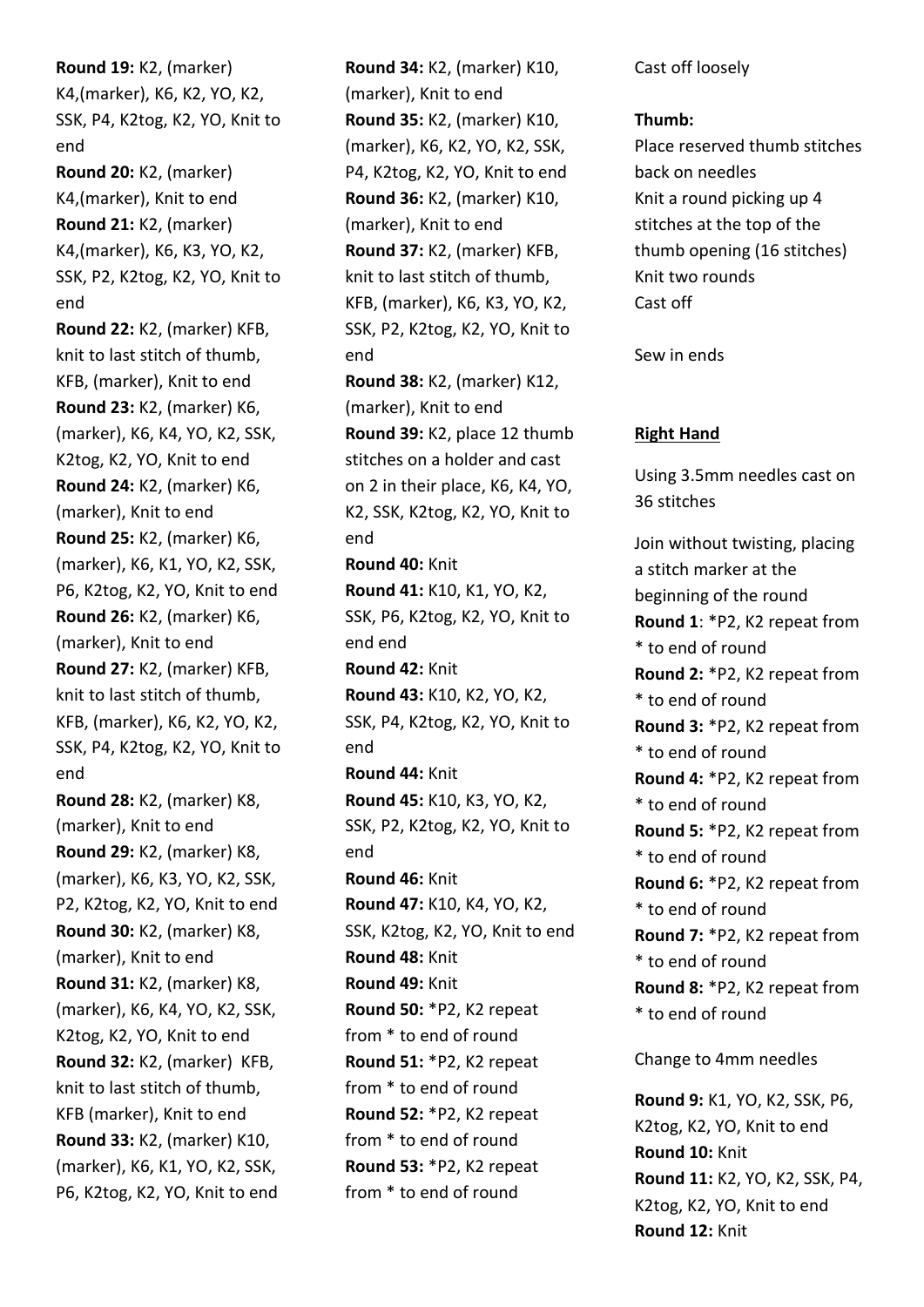**Round 13:** K3, YO, K2, SSK, P2, K2tog, K2, YO, Knit to end **Round 14:** Knit **Round 15:** K4, YO, K2, SSK, K2tog, K2, YO, Knit to end **Round 16:** Knit

Next row will start increases for the thumb

**Round 17:** K1, YO, K2, SSK, P6, K2tog, K2, YO, K6, place starting marker for thumb, KFB, KFB, place ending marker for thumb, Knit to end **Round 18:** K21, (marker) K4,(marker)**,** Knit to end **Round 19:** K2, YO, K2, SSK, P4, K2tog, K2, YO, K7,(marker) K4,(marker), Knit to end **Round 20:** K21, (marker) K4,(marker), Knit to end **Round 21:** K3, YO, K2, SSK, P2, K2tog, K2, YO, K8, (marker) K4,(marker), Knit to end **Round 22:** K21, (marker) KFB, knit to last stitch of thumb, KFB, (marker), Knit to end **Round 23:** K4, YO, K2, SSK, K2tog, K2, YO, K9, (marker) K6, (marker), Knit to end **Round 24:** K21, (marker) K6, (marker), Knit to end **Round 25:** K1, YO, K2, SSK, P6, K2tog, K2, YO, K6 (marker) K6, (marker), Knit to end **Round 26:** K21, (marker) K6, (marker), Knit to end **Round 27:** K2, YO, K2, SSK, P4, K2tog, K2, YO, K7, (marker) KFB, knit to last stitch of thumb, KFB, (marker), Knit to end **Round 28:** K21, (marker) K8, (marker), Knit to end

**Round 29:** K3, YO, K2, SSK, P2, K2tog, K2, YO, K8, (marker) K8, (marker), Knit to end **Round 30:** K21, (marker) K8, (marker), Knit to end **Round 31:** K4, YO, K2, SSK, K2tog, K2, YO, K9, (marker) K8, (marker), Knit to end **Round 32:** K21, (marker) KFB, knit to last stitch of thumb, KFB (marker), Knit to end **Round 33:** K1, YO, K2, SSK, P6, K2tog, K2, YO, K6 (marker) K10, (marker), Knit to end **Round 34:** K21, (marker) K10, (marker), Knit to end **Round 35:** K2, YO, K2, SSK, P4, K2tog, K2, YO, K7, (marker) K10, (marker), Knit to end **Round 36:** K21, (marker) K10, (marker), Knit to end **Round 37:** K3, YO, K2, SSK, P2, K2tog, K2, YO, K8, (marker) KFB, knit to last stitch of thumb, KFB, (marker) , Knit to end **Round 38:** K21, (marker) K12, (marker), Knit to end **Round 39:** K4, YO, K2, SSK, K2tog, K2, YO, K9, place 12 thumb stitches on a holder and cast on 2 in their place, Knit to end **Round 40:** Knit **Round 41:** K1, YO, K2, SSK, P6, K2tog, K2, YO, Knit to end **Round 42:** Knit **Round 43:** K2, YO, K2, SSK, P4, K2tog, K2, YO, Knit to end **Round 44:** Knit **Round 45:** K3, YO, K2, SSK, P2, K2tog, K2, YO, Knit to end **Round 46:** Knit **Round 47:** K4, YO, K2, SSK, K2tog, K2, YO, Knit to end

**Round 48:** Knit **Round 49:** Knit **Round 50:** \*P2, K2 repeat from \* to end of round **Round 51:** \*P2, K2 repeat from \* to end of round **Round 52:** \*P2, K2 repeat from \* to end of round **Round 53:** \*P2, K2 repeat from \* to end of round

Cast off loosely

#### **Thumb:**

Place reserved thumb stitches back on needles Knit a round picking up 4 stitches at the top of the thumb opening (16 stitches) Knit two rounds Cast off

Sew in ends